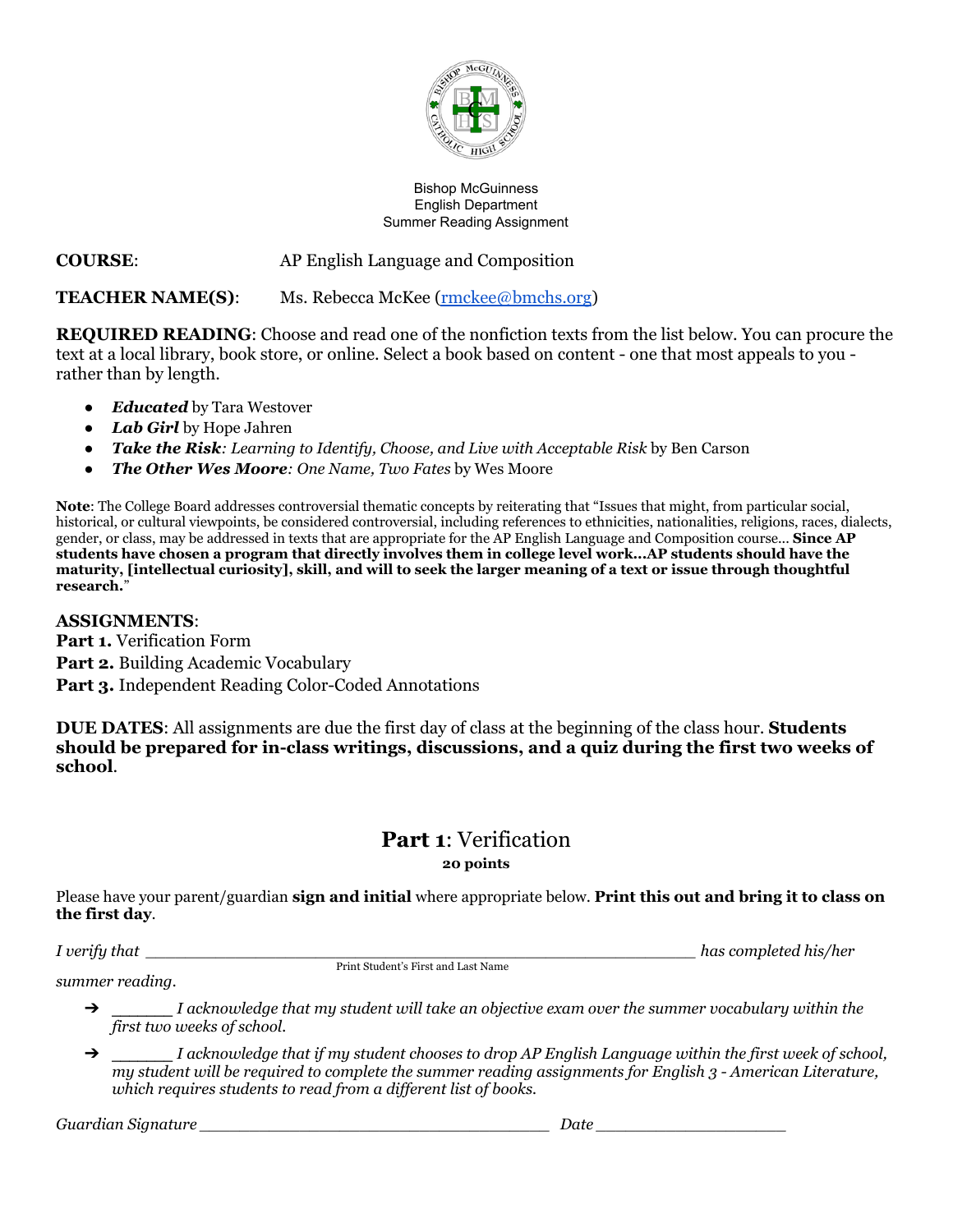# **Part 2**: BAV - Building Academic Vocabulary **100 points**

**DIRECTIONS**: Create a document on lined binder paper with four columns. Using **BLUE** or **BLACK** pen, **create an MLA header on the top left corner of the front page. Title the document BAV 1: Rhetorical Choices**. Title the four columns appropriately using the example below.

Then, for each of the 50 words:

2. Allusion

- 1. In the first column, number and **highlight** each vocabulary term.
- 2. In the second column, define the term using definitions from the websites provided below.
- 3. In the third column, write an example, using examples from the websites provided below, and **annotate the part of the example that demonstrates the term**.
- 4. In the fourth column, explain the purpose or effect on the readers.

## **Recommended Websites for Definitions and Examples:**

- ➢ American Rhetoric: Rhetorical Figures and Sounds <http://www.americanrhetoric.com/rhetoricaldevicesinsound.htm>
- ➢ The Forest of Rhetoric: Silva Rhetoricae <http://rhetoric.byu.edu/>
- ➢ Literary Devices: <http://www.literarydevices.com/>
- ➢ Literary Devices: <https://literarydevices.net/>
- ➢ Literary Terms: <https://literaryterms.net/>
- ➢ Figures of Speech Served Fresh: <http://inpraiseofargument.squarespace.com/terms/>
- ➢ Purdue Owl (for MLA citation guidelines): <https://owl.english.purdue.edu/owl/resource/747/01/>

#### **ASSESSMENT**: **100 points** - Accuracy: 2 points per word; 0.5 points per component.

#### *\* Note: Remember, this assignment is expected to be handwritten.*

consonant sound.

#### **Example Document**

| First and Last Name<br>Ms. McKee<br>APLAC, Hour<br>Date Assignment is Due |                                                                                          |                                                                                                                    |                                                                                         |  |  |  |
|---------------------------------------------------------------------------|------------------------------------------------------------------------------------------|--------------------------------------------------------------------------------------------------------------------|-----------------------------------------------------------------------------------------|--|--|--|
| <b>BAV 1: Rhetorical Choices</b>                                          |                                                                                          |                                                                                                                    |                                                                                         |  |  |  |
| Vocab Term                                                                | Definition                                                                               | Annotated Example                                                                                                  | Purpose                                                                                 |  |  |  |
| <b>Alliteration</b>                                                       | A device in which a writer or<br>speaker begins a series of<br>words with the same first | "So we <b>b</b> eat on, <b>b</b> oats against<br>the corrents, borne back<br>ceaselessly into the past." $\sim$ F. | To place emphasize on and<br>draw the reader's focus to<br>particular words or phrases; |  |  |  |

**Gatsby** 

Scott Fitzgerald, The Great

to create rhythm and

musicality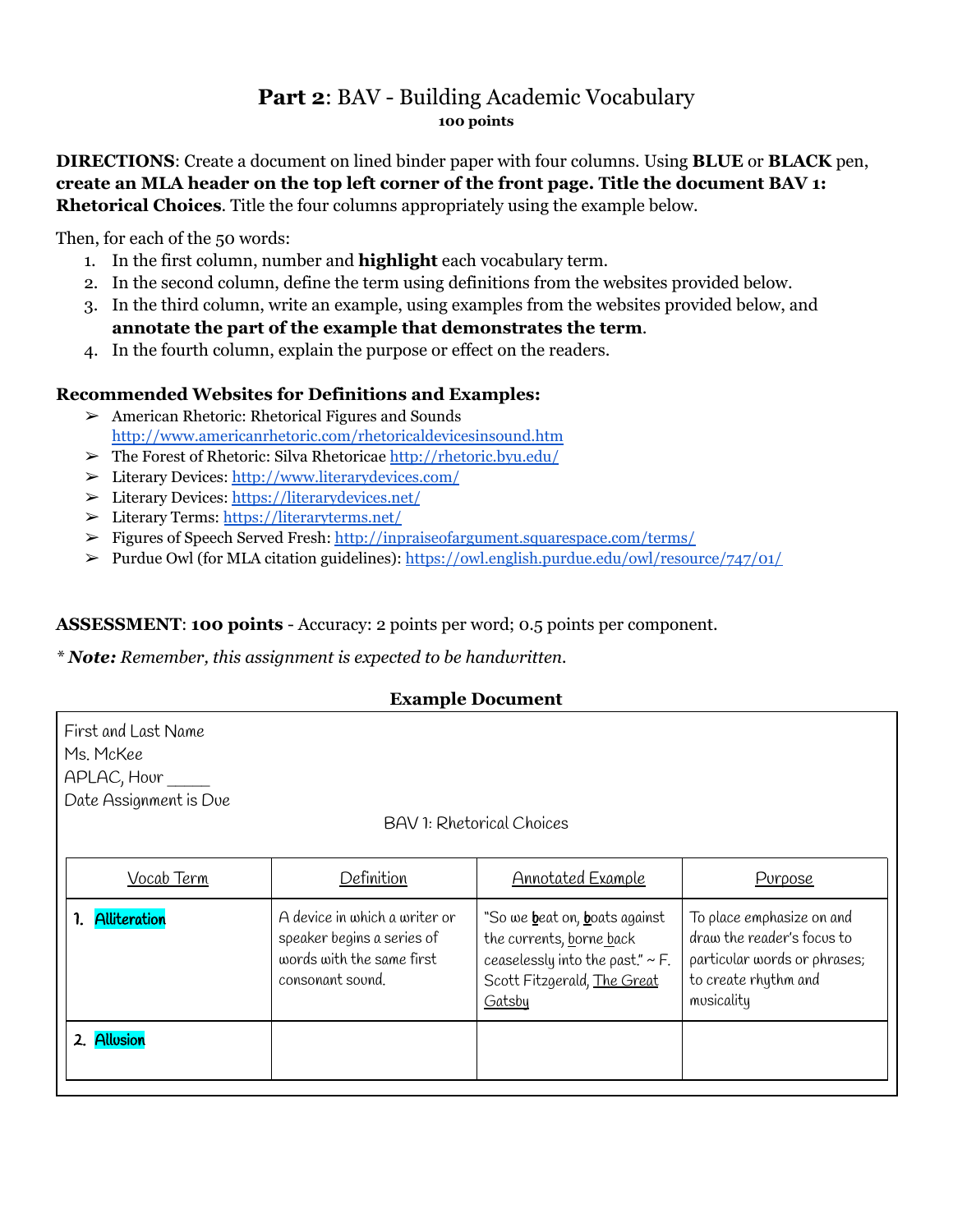# **Part 2**: Building Academic Vocabulary

#### **BAV 1 Vocabulary List**

#### **Foundation of Rhetoric**

- 1. rhetoric
- 2. Rhetorical Situation
- 3. context
- 4. exigence
- 5. purpose
- 6. speaker
- 7. audience

# **Rhetorical Choices Diction and Language**

- 8. diction
- 9. denotation
- 10. connotation
- 11. tone
- 12. anthimeria
- 13. hypophora
- 14. paradox
- 15. zeugma

#### **Repetition** -<br>16. anadiplosis

| 16. anadiplosis               | 34. polysyndeton      |  |
|-------------------------------|-----------------------|--|
| 17. anaphora                  | 35. anastrophe        |  |
| 18. antanaclasis              | 36. antimetabole      |  |
| 19. diacope                   | 37. antithesis        |  |
| 20. epanalepsis               | 38. chiasmus          |  |
| 21. epistrophe                | 39. enumeration       |  |
| 22. isocolon                  | Imagery, Comparisons, |  |
| 23. polyptoton                | and Contrasts         |  |
| 24. tautology                 | 40. allusion          |  |
| <b>Syntactical Structures</b> | 41. anecdote          |  |
| 25. syntax                    | 42. analogy           |  |
| 26. simple sentence           | 43. metaphor          |  |
| 27. complex sentence          | 44. Simile            |  |
| 28. compound sentence         | 45. hyperbole         |  |
| 29. compound-complex          | 46. personification   |  |
| sentence                      | 47. metonymy          |  |
| 30. loose sentence            | 48. synecdoche        |  |
| 31. periodic sentence         | 49. dichotomy         |  |
| 32. parallel structure        | 50. juxtaposition     |  |
|                               |                       |  |

33. asyndeton

\* Note: This list sets our foundation for academic vocabulary that we will use throughout the year. We will practice how writers and speakers utilize these rhetorical choices to impact an audience and we will practice *incorporating some of these rhetorical choices in our own writing.*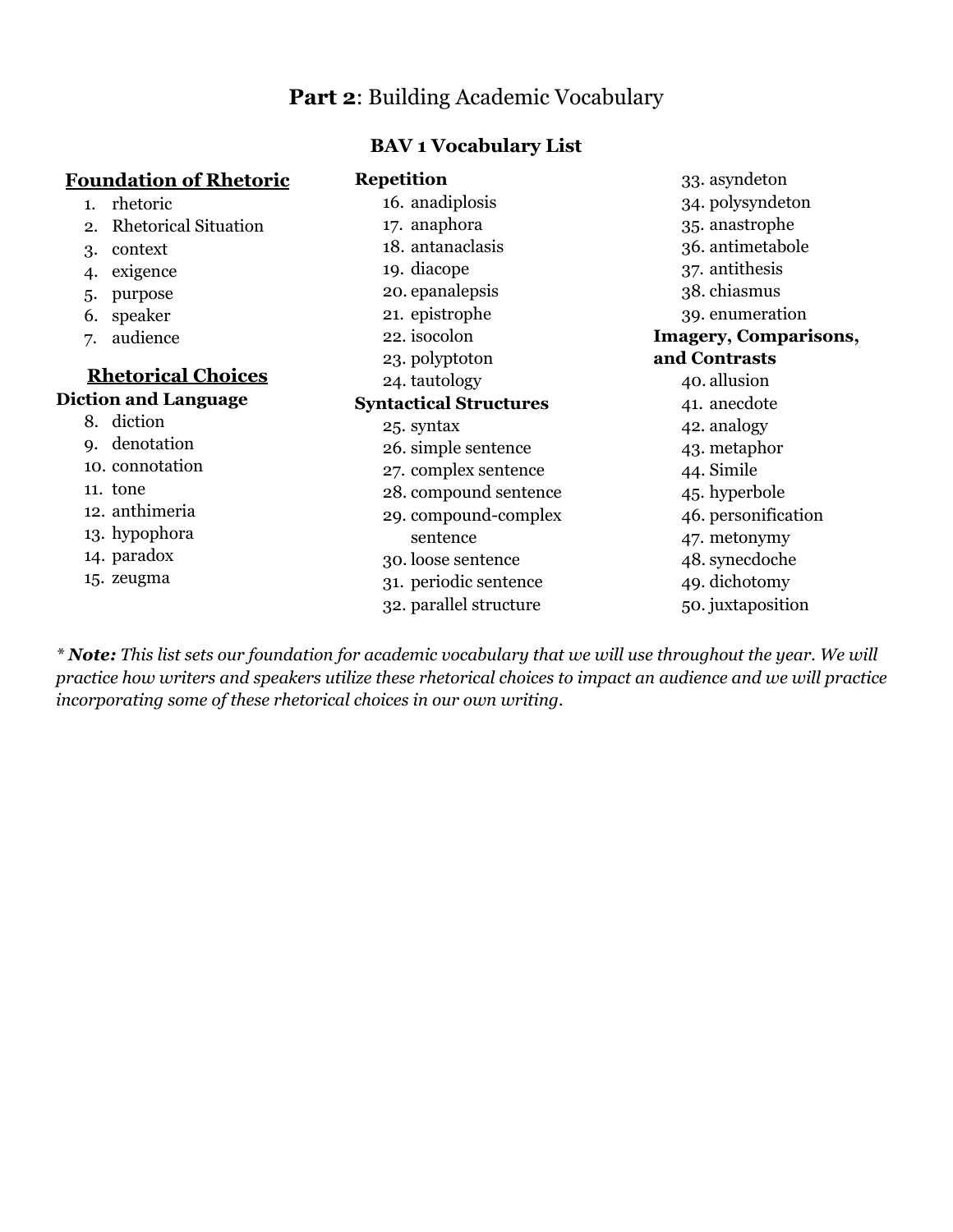# **Part 3**: Color-Coded Annotations **120 points**

**DIRECTIONS**: To help you build time management skills and to prevent procrastination, a reading timeline has been provided below. Follow the weekly breakdown and read the text over multiple weeks. **Do NOT wait until the week or weekend before school starts to begin the summer assignment**.

## **Two Annotation Options**

- ➔ If you **own your own copy** of the text: highlight evidence using the color-coding key below and **in the margin** next to each piece of evidence explain its connection to its rhetorical component.
- ➔ If you **borrowed a copy** from the school or the library: using the color-coding key below, place a color-coded sticky note with an arrow next to the textual evidence and **on the sticky note** explain the connection to its rhetorical component.

## **Color-Coding Key for Rhetorical Components**

- **ORANGE**: **Context** historical changes and societal values
- **GREEN**: **Speaker** and his or her credibility and values
- **BLUE**: **Claims** speaker makes and **evidence** he/she provides to support claims
- **PINK**: **Stakeholders** different audience groups connected to the topics explored and their values and background
- **YELLOW**: **Rhetorical Choices** from BAV 1 List

## **Breadth and Depth of Annotations**

Breadth: For each of the seven sections (see weekly reading schedule below for sections) identify **one** piece of textual evidence (**to the best of your ability**) for each of the five rhetorical components classified above.

Depth: For each piece of textual evidence, include marginal notes paraphrasing the main point of the text, as it connects to the rhetorical concepts above.

*\* Note: All pieces of evidence must have accompanying marginal notes (and vice versa).*

## **ASSESSMENT**: **120 points** - Following Directions and Effort.

- ❏ **Textual Evidence**: 35 points; 1 point each. Color-code textual evidence using the rhetorical components key above, highlighted or clearly indicated with a sticky note.
- ❏ **Breadth**: 35 points; 1 point each. At least 5 pieces of textual evidence (one for each of the categories listed above) from each of the seven sections listed below in the Weekly Reading Breakdown
- ❏ **Depth**: 50 points; 2 points each. Each piece of textual evidence has accompanying marginal notes; marginal notes reflect key points connected to its rhetorical component. Single word marginal notes will earn one point; depth and effort will earn two points.